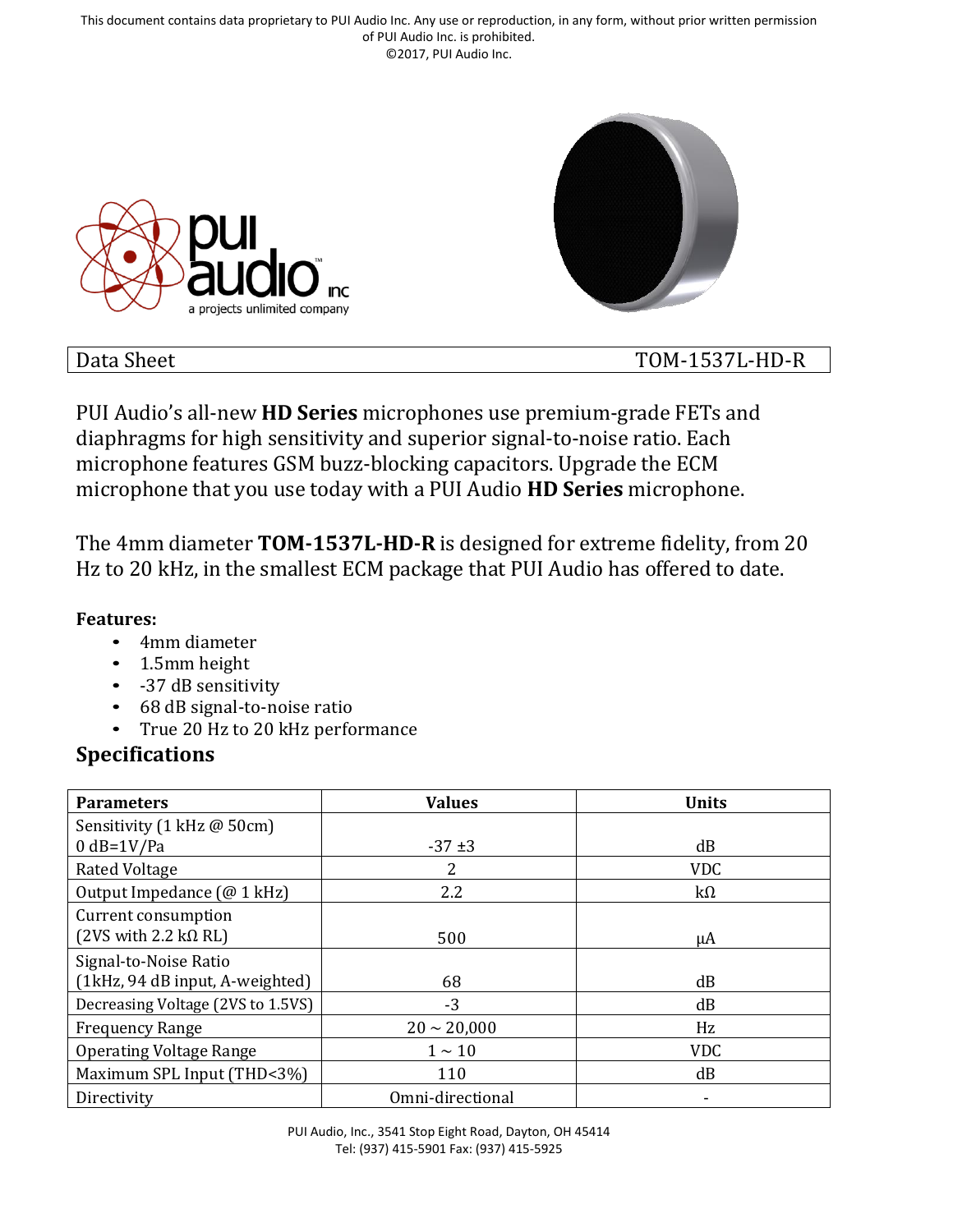# **Specifications (continued)**

| Operating Temperature | $-20 \sim +70$ | $\circ$ |
|-----------------------|----------------|---------|
| Storage Temperature   | $-40 \sim +85$ | $\circ$ |
| Weight                | <0.5           | Grams   |



#### **Measurement Method (in Anechoic Chamber)**

**Typical Frequency Response (measured at 50cm with 3V input and 94 dB source)**



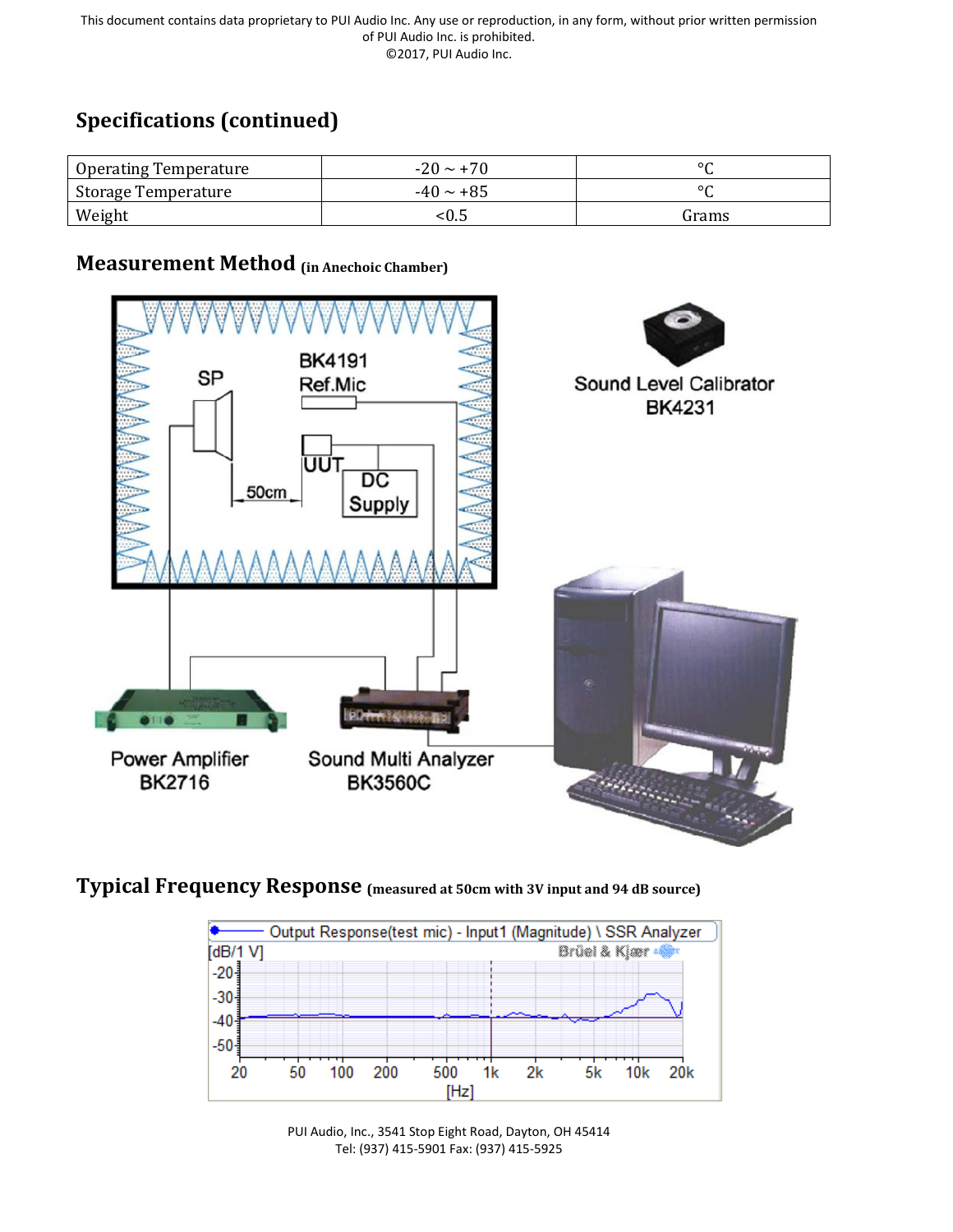# **Reliability Testing**

| <b>Type of Test</b>              | <b>Test Specifications</b>                                                                                                                                                    |  |
|----------------------------------|-------------------------------------------------------------------------------------------------------------------------------------------------------------------------------|--|
|                                  | 200 hours at +70 $\textdegree$ C ± 3 $\textdegree$ C followed by two hours in                                                                                                 |  |
| <b>High Temperature Test</b>     | normal room temperature                                                                                                                                                       |  |
|                                  | 200 hours at -25 $\textdegree$ C ± 3 $\textdegree$ C followed by two hours in<br>normal room temperature                                                                      |  |
| Low Temperature Test             |                                                                                                                                                                               |  |
|                                  | 200 hours at +40 $\degree$ C ± 3 $\degree$ C with relative humidity at<br>90% to 95% followed by 2 hours in normal room                                                       |  |
| <b>Humidity Test</b>             | temperature                                                                                                                                                                   |  |
| <b>Temperature Cycle Testing</b> | 30 minutes at -25°C, 10 minutes at 20°C, 30<br>minutes at +70 $\degree$ C, 10 minutes at 20 $\degree$ C for five<br>cycles, followed by 2 hours in normal room<br>temperature |  |
| <b>Vibration Test</b>            | 10 to 55 Hz for 1 minute with 1.52mm distance,<br>followed by a two hour 3 axis test in packaging                                                                             |  |
| Drop Test                        | Drop microphones in packaging onto concrete<br>floor from 1 meter height in each of 3 axis                                                                                    |  |
|                                  | 1. Contact discharge - Discharge 6000 VDC<br>from capacitor into microphone output<br>through $330\Omega$ resistor ten times.<br>2. Air discharge - Discharge 8000 VDC into   |  |
| ESD Test (according to IEC 6100) | sound hole of the microphone ten times.                                                                                                                                       |  |

**After each test, the speaker's SPL shall be ±3 dB of the original SPL**

### **Dimensions**



PUI Audio, Inc., 3541 Stop Eight Road, Dayton, OH 45414 Tel: (937) 415-5901 Fax: (937) 415-5925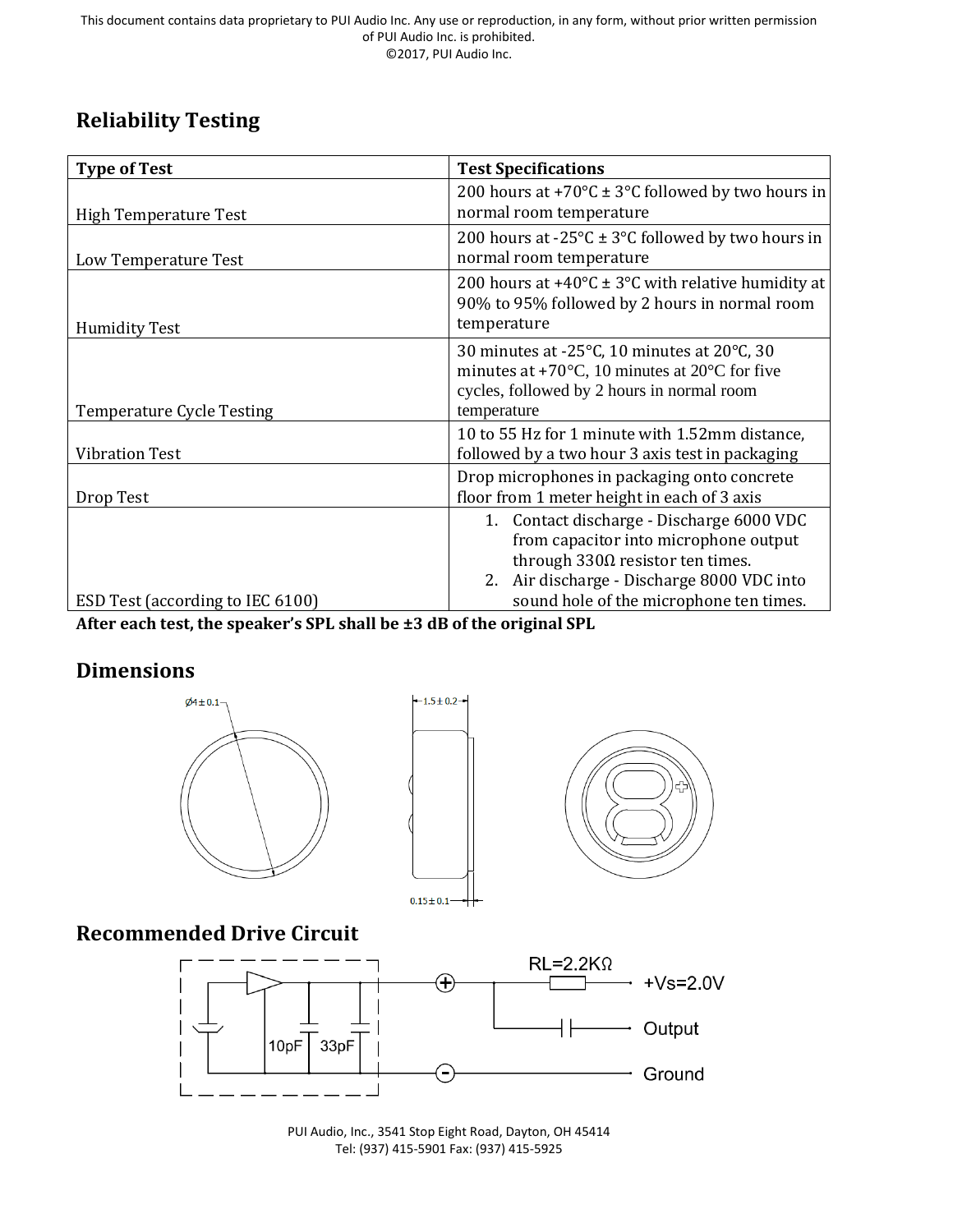## **Microphone Handling Precautions**

High temperature and/or static electricity may damage microphones. To ensure careful handling, we suggest following these precautions:

- Ensure the power rating of the soldering iron is below 90 watts
- The temperature of the soldering iron must be limited to  $360^{\circ}$ C  $\pm 10^{\circ}$ C (680°F  $\pm 50^{\circ}$ F)
- Soldering duration for each terminal shall be at or under 2 seconds
- If practical, use a metal fixture to hold the microphone in-place and to act as a heatsink. A fixture should have appropriate diameter holes drilled through the entire fixture to prevent pressure from being placed on the diaphragm (as below)



## **Packaging**

|                          | Drawing           | Qty (pcs.)                  | Size(mm)<br>$L \times W \times H$ | <b>Material</b> |
|--------------------------|-------------------|-----------------------------|-----------------------------------|-----------------|
| Packing                  | 4.5<br>125<br>105 | 100                         | $125 \times 105 \times 4.5$       | <b>Plastic</b>  |
| Inner<br>Package         | Rubber band       | 1000<br>$(10 \times 100)$   | $126\times55\times106$            | Paper           |
| <b>Middle</b><br>Package | 260<br>230<br>涵   | 10000<br>$(10 \times 1000)$ | $230\times140\times260$           | Paper           |
| Outer<br>Package         | 300<br>SEO<br>260 | 20000<br>$(2 \times 10000)$ | $320\times260\times300$           | Paper           |

PUI Audio, Inc., 3541 Stop Eight Road, Dayton, OH 45414 Tel: (937) 415-5901 Fax: (937) 415-5925